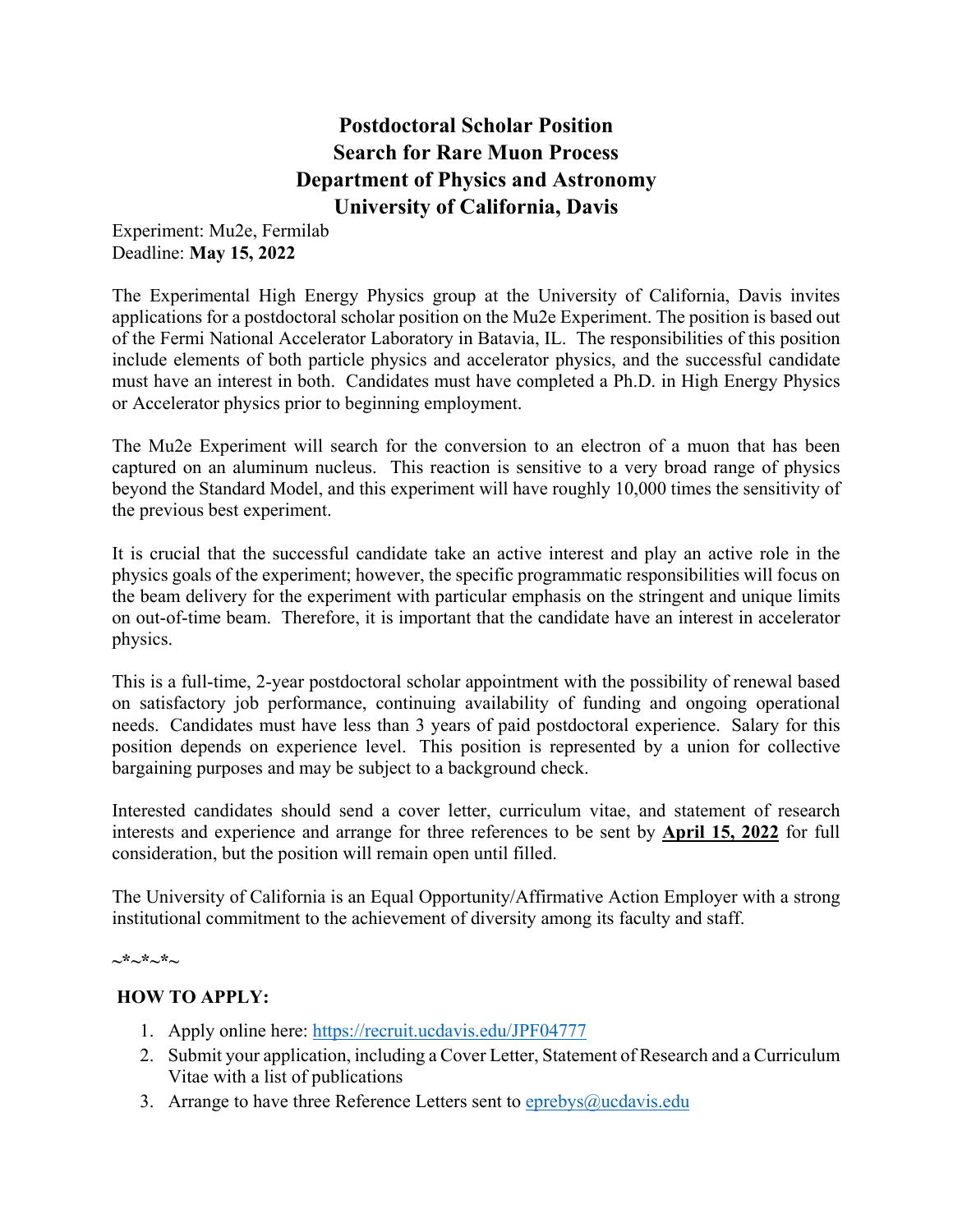# **Contact:**

• Eric Prebys ( $\epsilon$ prebys $\omega$ ucdavis.edu)

## Letters of Reference should be sent to: **[eprebys@ucdavis.edu](mailto:eprebys@ucdavis.edu)**

**~\*~\*~\*~** 

## **The University**

The University of California, Davis (UC Davis) is a distinguished university, ranked 5th nationally by the Wall Street Journal/Times Higher Education and 11th nationally by US News and World Report among U.S. public universities overall and for research funding. It is also ranked #1 by Forbes Magazine as "The 13 Most Important STEM Colleges for Women." Forbes has also ranked UC Davis as 52nd among the Best Employers for Diversity. Please review the full position description to learn more about the acclaimed university and the notable rankings we have received regarding diversity, environmental sustainability, work-life balance, and more.

# **Our Commitment to Inclusive Excellence**

UC Davis is committed to inclusive excellence by advancing equity, diversity, and inclusion in all that we do. UC Davis celebrates the multi-cultural diversity of its community by creating a welcoming and inclusive environment demonstrated through a variety of resources and programs available to academics, staff, and students. Diversity, equity, inclusion, and belonging are core values of UC Davis that are embedded within our [Principles of Community a](https://diversity.ucdavis.edu/principles-community)nd are tied with how to best serve our student population. Our excellence in research, teaching, and service can best be fully realized by members of our academic community who share our commitment to these values, which are included in our [Diversity and Inclusion Strategic Vision, o](https://diversity.ucdavis.edu/about/strategic-plan)ur strategic plan: ["To Boldly](https://leadership.ucdavis.edu/strategic-plan)  [Go," o](https://leadership.ucdavis.edu/strategic-plan)ur Principles of Community, the [Office of Academic Affairs' Mission Statement,](https://academicaffairs.ucdavis.edu/mission-statement) and the [UC Board of Regents Policy 4400: Policy on University of California Diversity Statement. U](https://regents.universityofcalifornia.edu/governance/policies/4400.html)C Davis is making important progress towards our goal of achieving federal designation as a [Hispanic-](https://diversity.ucdavis.edu/hsi) [Serving Institution and an Asian American, Native American, and Pacific Islander-](https://diversity.ucdavis.edu/hsi)[Serving Institution.](https://diversity.ucdavis.edu/hsi) The [Office of Diversity, Equity, and Inclusion](https://diversity.ucdavis.edu/) offers a plethora of resources on their website, and the [Office of Health Equity, Diversity, and Inclusion \(HEDI\) h](https://health.ucdavis.edu/diversity-inclusion/)ave outlined similar goals in their Anti-Racism and DEI Action Plan." There are a plethora of links available on the [About Us w](https://www.ucdavis.edu/about)ebpage where you can learn more about our Administration, Diversity and Inclusion, Rankings, Locations, Native American Land Acknowledgement, Sustainability, Visiting UC Davis, UC Davis Health, and Campus Safety*.*

#### **EEO Statement**

We are an Affirmative Action/Equal Opportunity employer, and particularly encourage applications from members of historically underrepresented racial/ethnic groups, women, individuals with disabilities, veterans, LGBTQ community members, and others who demonstrate the ability to help us achieve our vision of a diverse and inclusive community. The complete University of California nondiscrimination and affirmative action policy can be found here: [http://policy.ucop.edu/doc/4000376/NondiscrimAffirmAct.](http://policy.ucop.edu/doc/4000376/NondiscrimAffirmAct)